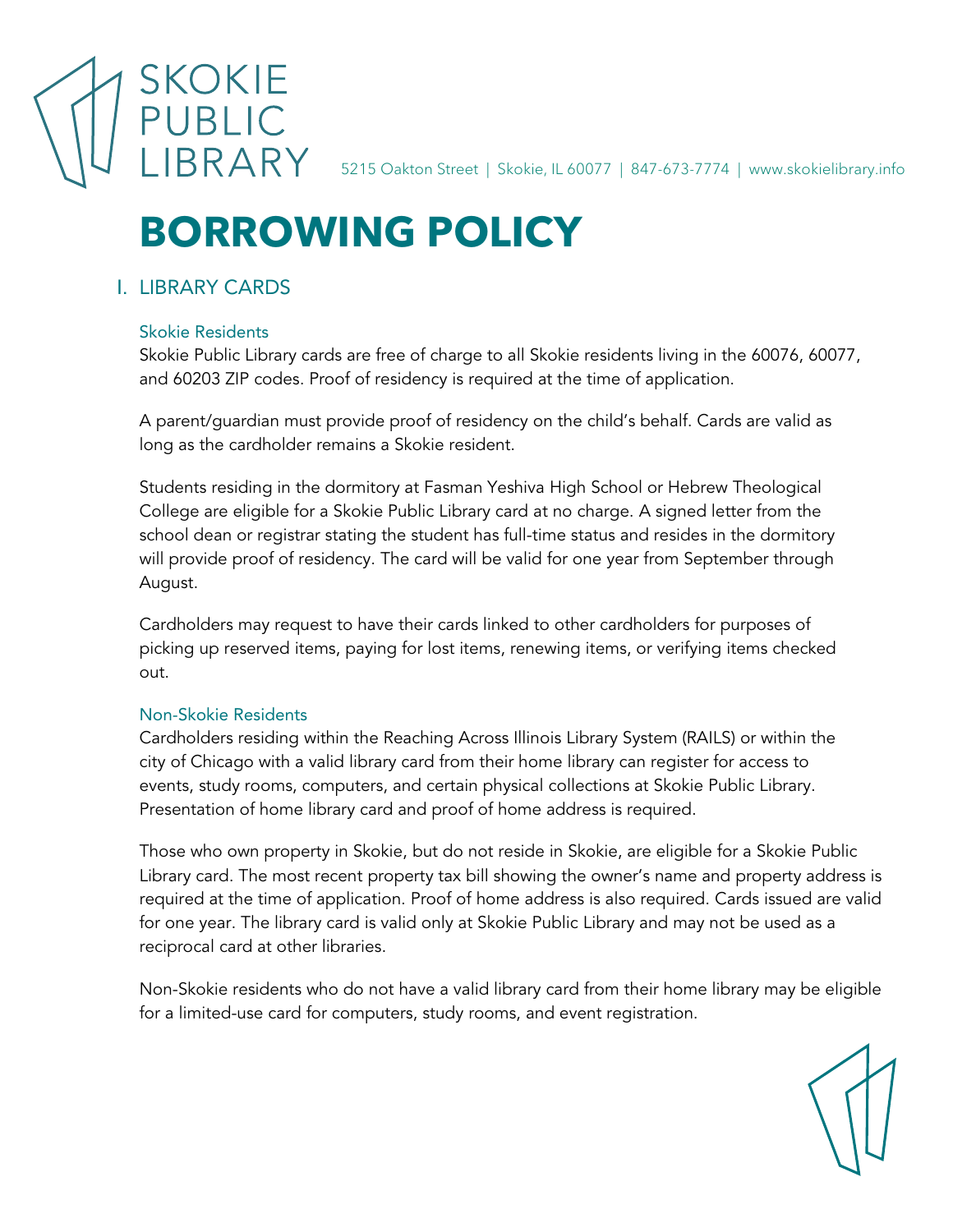#### **Businesses**

Businesses located in Skokie or members of the Skokie Chamber of Commerce are eligible for business library cards, which are valid for one year. Proof of address, such as a current utility bill, business license, or property tax bill, is a required part of the application. Employees of Skokie businesses who do some or all of their work remotely must live in the metropolitan Chicago area to be eligible for these cards. Cards are valid for one year.

## II. BORROWING

## Item Limits Per Card

Skokie cardholders:

- May check out 200 items at a time.
- May reserve items.
- May check out any circulating item in the library's collection. There is a limit of 4 Hot Pick DVDs, 1 Chromebook, 1 Wifi Hotspot, and 10 Video Games per card.

Other registered cardholders:

- May check out 50 items at a time.
- May not reserve items.
- Certain items in the collection such as Hot Pick DVDs, Most Wanted books, the Library of Things collection, STEAM kits, and digital resources may only be checked out by Skokie cardholders.

#### Renewals

- Most items are renewable if no one is on the waiting list.
- Hot Pick DVDs and Most Wanted books are not renewable.
- Eligible items will be automatically renewed up to three times if no one is on the waiting list.

#### Overdue Items

When a checked-out item is more than 21 days overdue, the cardholder will be unable to check out additional items until the overdue item is returned.

#### Loan Periods

All library materials are checked out for 3 weeks with the exceptions of Hot Picks, Most Wanted, and library-use only items.

#### Damaged Items

Cardholders are responsible for damage to items they borrow including cases, containers, or additional contents. Damaged items are billed to the patron account at the replacement cost. The damaged item will be offered to the patron to keep. Replacement copies are not accepted in lieu of payment. The library is not responsible for any damage to the patron's personal equipment, such as DVD players, through the use of library materials.